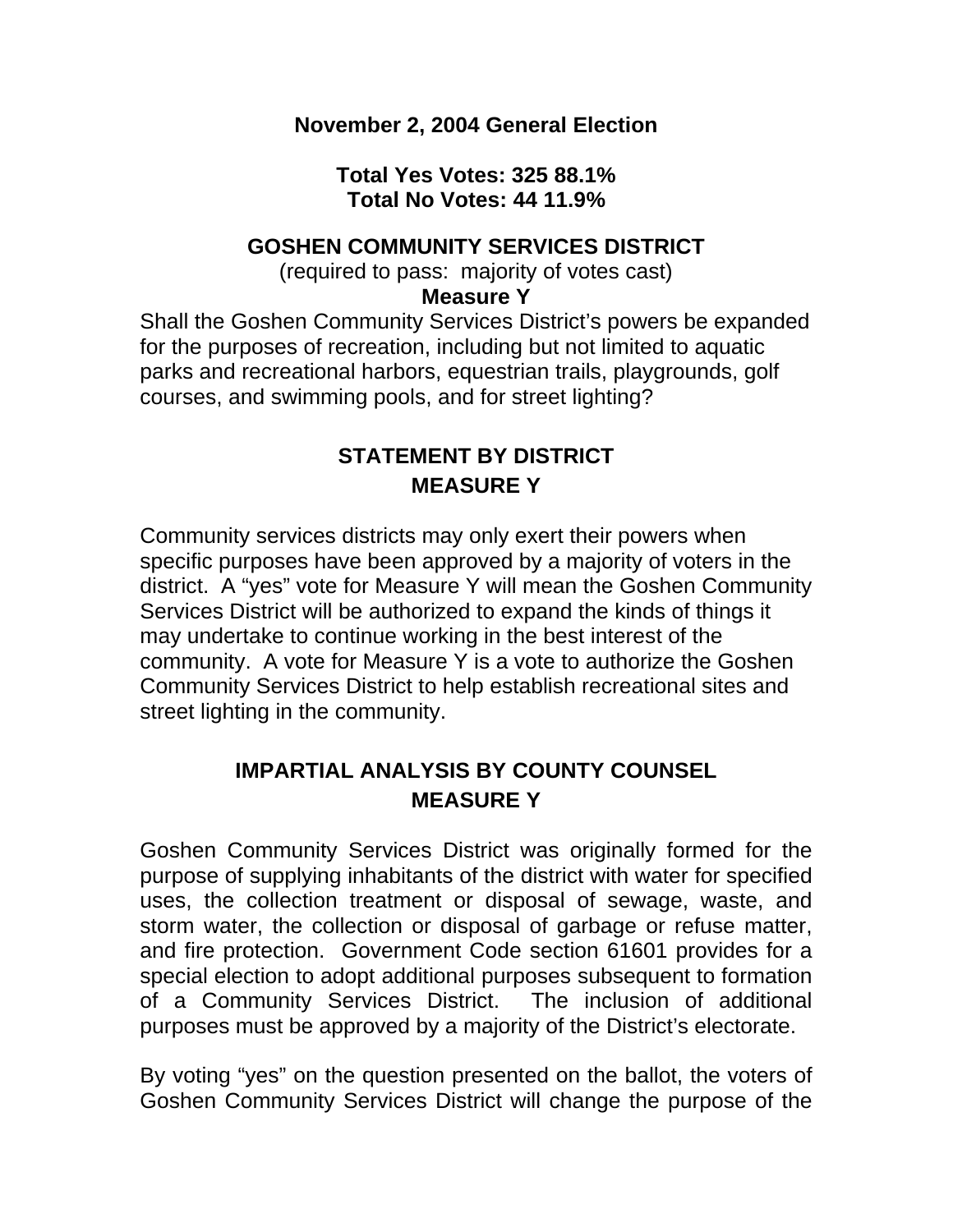District by authorizing the District to exercise additional powers. Additional purposes specified are street lighting and recreation, including, but not limited to aquatic parks and recreational harbors, equestrian trails, playgrounds, golf courses, and swimming pools.

By voting "no" on this question, the voters of Goshen Community Services District will reject the District Board's proposal to adopt additional purposes of the District. The purpose of the District will continue to be limited to those originally specified and the District will not be authorized to supply street lighting and recreation.

KATHLEEN BALES-LANGE County Counsel

By: Judy Chapman Deputy County Counsel

## **ARGUMENT IN FAVOR OF MEASURE Y**

### Vote yes on Measure Y to expand services for the residents of Goshen!

Improving the quality of life for Goshen residents is the highest priority of the Goshen Community Services District. Community Services Districts exist to help bring services to unincorporated areas of the County.

In January of 1958, voters in Goshen approved the formation of the Goshen Community Services District. At that time voters authorized the new District to supply water, to collect and treat sewage and waste and storm water, to collect or dispose of garbage, and to provide protection against fire. Goshen's sewer system began operating in 1999.